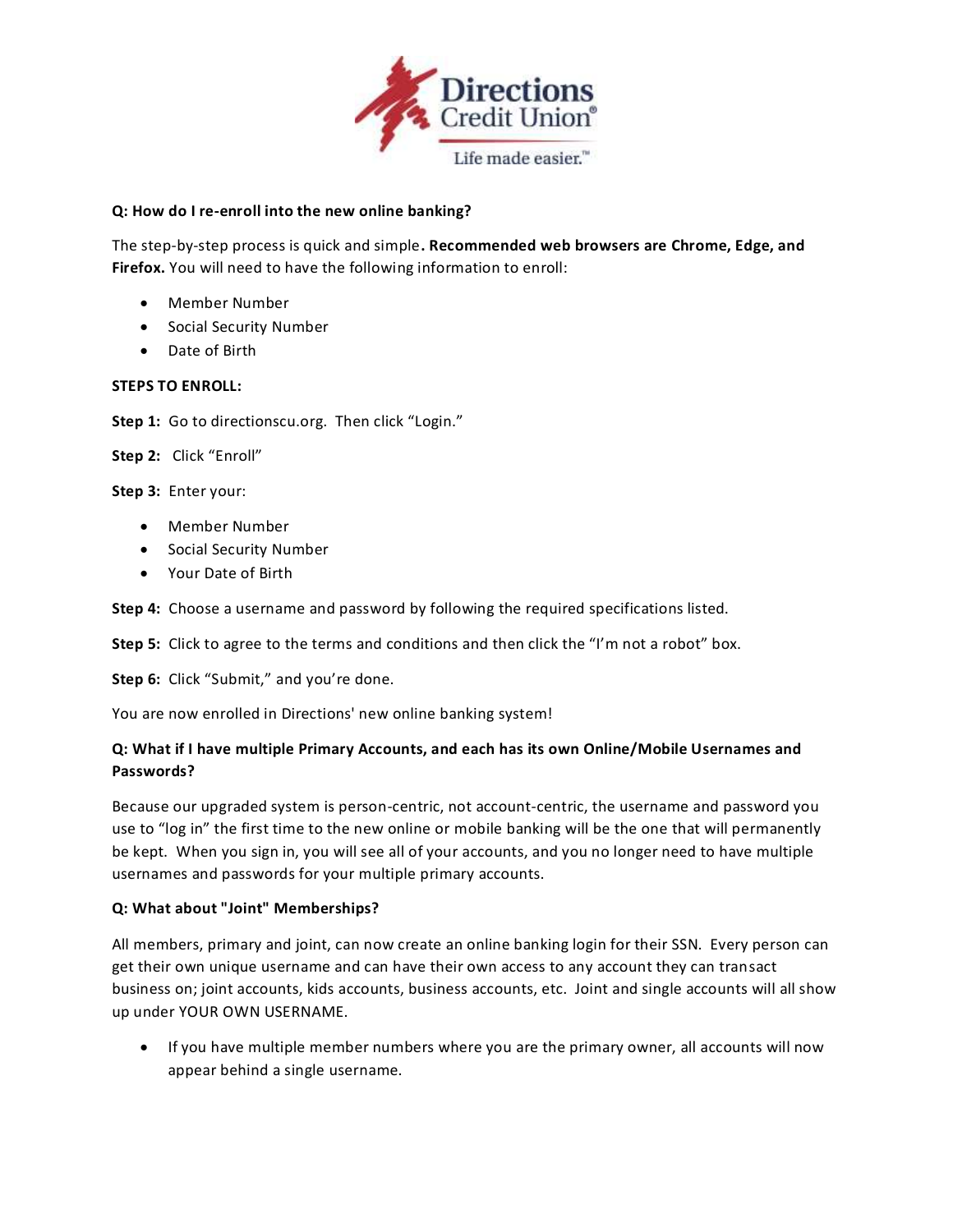

- If you are primary on one member number and joint on another, they will now also appear behind a single username.
- If you are solely a joint member, you can now have your own username and will only see those specific accounts where you have a joint role.

# **Q: How do I Transfer Money in Online Banking?**

With our new online and mobile banking platform, you can make the following types of transfers:

- Internal: Move money within your Directions Accounts
- External: Move money to and from your accounts at another financial institution
- Contact: Send money to a friend (Person to Person) using an email or text message

**To transfer money in online banking**, look for the Transfer Money Menu button along the top of your dashboard. **To set up External Accounts and Contacts**, click My Finance and select My Recipients.

### **Q: How do I transfer money to another DCU member in online banking?**

Before you can transfer funds to another DCU member, you must first set up the person as your "Contact." With the new online banking system, a "Contact" is another DCU member.

Select "My Finance" at the top of the menu on the desktop.

Choose "Contacts" and then click "Send Invite." Enter the email or cell phone number to invite the individual to your transaction list. That person will then have to approve the invitation and enter their Share ID. The Share ID is the 4-digit number that comes after the "S" or "L" of the account you want the money to go to.

Once the Contact approves their invitation, here's how to transfer money to them:

- 1. Select "Transfer Money" from the top of the menu panel on desktop or the "plus sign" on mobile.
- 2. Choose the account where you'd like to take the money from.
- 3. Select the Contact you wish to send the funds to and click "continue."
- 4. Choose the amount, the date to transfer the funds, and the frequency. Then click "continue."
- 5. Review your transactions and select "continue" again to complete the process.

#### **Q: How do I transfer money to someone at another financial institution in online banking?**

- 1. Select "My Finance" at the top of the menu on the desktop
- 2. Choose "Contacts" and then click "Send Invite." Enter the email or cell phone number to invite the individual to your transaction list. That person will then have to approve the invitation and enter their account number and financial institution's routing number.

Once the Contact approves their invitation, here's how to transfer money to them:

1. Select "Transfer Money" from the top of the menu panel on desktop